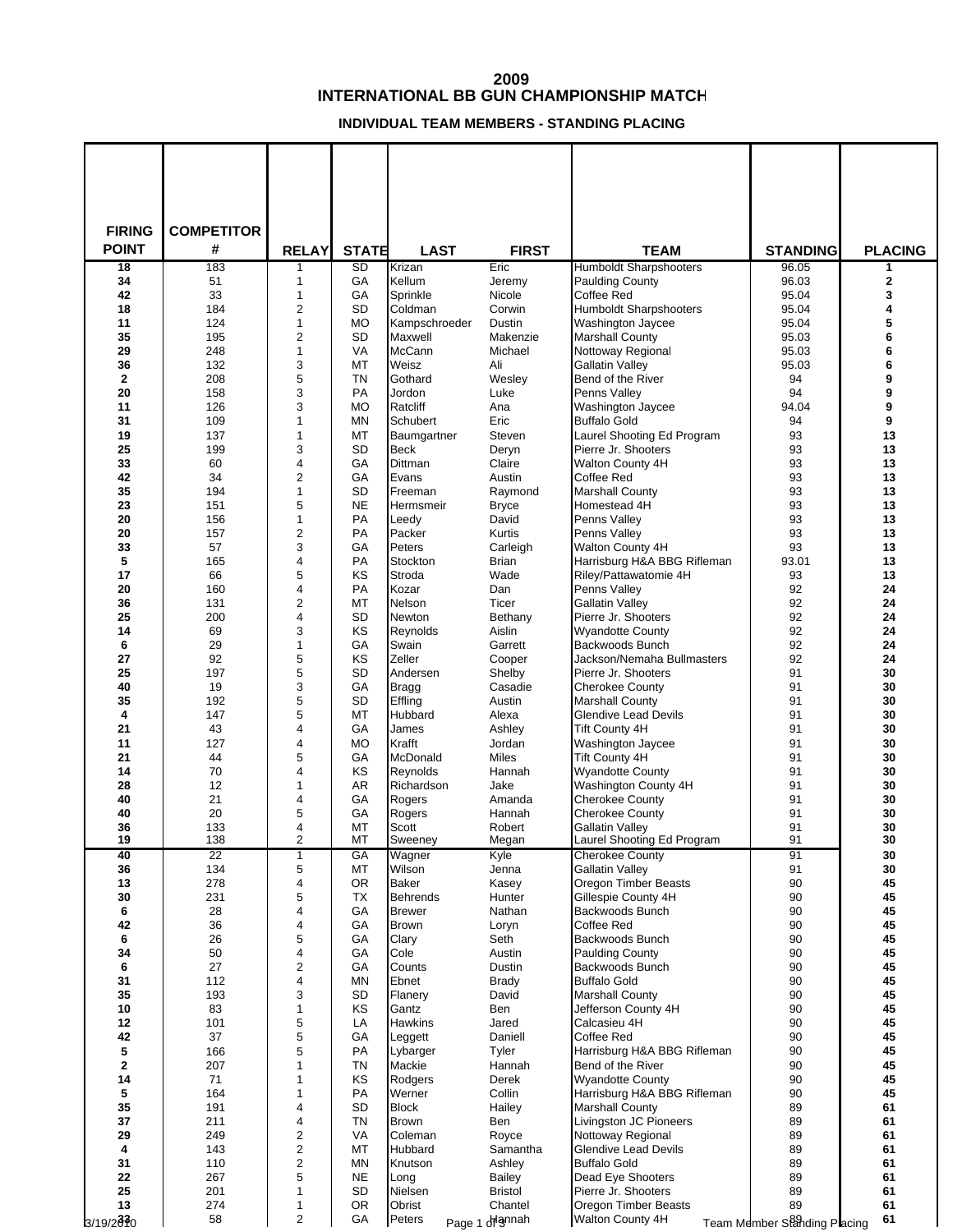| 33              | 59         | 1                            | GA        | Polson                        | Jessica           | Walton County 4H                                  | 89                                        | 61         |
|-----------------|------------|------------------------------|-----------|-------------------------------|-------------------|---------------------------------------------------|-------------------------------------------|------------|
| 7               | 6          | 1                            | <b>AL</b> | Richardson                    | Alicia            | Shelby Co. Shooting Sports Assc.                  | 89                                        | 61         |
| 17              | 65         | 4                            | KS        | <b>Becker</b>                 | Austin            | Riley/Pattawatomie 4H                             | 88                                        | 72         |
| 26<br>28        | 255<br>14  | 2<br>3                       | VA<br>AR  | Englund                       | Charlie           | Amherst 4H                                        | 88<br>88                                  | 72<br>72   |
| 30              | 229        | $\overline{\mathbf{c}}$      | ТX        | Hannah<br>James               | Sammie<br>Kaytlen | Washington County 4H<br>Gillespie County 4H       | 88                                        | 72         |
| 20              | 159        | 5                            | PA        | Jones                         | Dylan             | Penns Valley                                      | 88                                        | 72         |
| 30              | 228        | 1                            | <b>TX</b> | Lochte                        | Gretchen          | Gillespie County 4H                               | 88                                        | 72         |
| 10              | 87         | $\overline{\mathbf{c}}$      | KS        | Pearson                       | Jessica           | Jefferson County 4H                               | 88                                        | 72         |
| 40              | 23         | $\overline{\mathbf{c}}$      | GA        | Pierce                        | Dillan            | <b>Cherokee County</b>                            | 88                                        | 72         |
| 41              | 177        | 4                            | SC        | Pruitt                        | Andrew            | Carolina Sharpshooters                            | 88                                        | 72         |
| 22              | 269        | $\overline{\mathbf{c}}$      | <b>NE</b> | Snyder                        | Colton            | Dead Eye Shooters                                 | 88                                        | 72         |
| 18              | 186        | 4                            | SD        | Stoner                        | Kilee             | <b>Humboldt Sharpshooters</b>                     | 88                                        | 72         |
| 31              | 113        | 5                            | MN        | Triplett                      | Jackson           | <b>Buffalo Gold</b>                               | 88                                        | 72         |
| 10              | 85         | 4                            | KS        | <b>Badgett</b>                | Max               | Jefferson County 4H                               | 87                                        | 84         |
| 32              | 244        | 5                            | VA        | <b>Baldwin</b>                | Mallory           | Appoxmattox 4H                                    | 87                                        | 84         |
| 19              | 139        | 3                            | MT        | Connolly                      | Dustin            | Laurel Shooting Ed Program                        | 87                                        | 84         |
| 8               | 170        | 1                            | SC        | Cummings                      | lan               | <b>Anderson Aces</b>                              | 87                                        | 84         |
| 4               | 145        | 3                            | MT        | Gibbs                         | Aspen             | <b>Glendive Lead Devils</b>                       | 87                                        | 84         |
| 2               | 204        | 4                            | <b>TN</b> | Hof                           | Jared             | Bend of the River                                 | 87                                        | 84         |
| 30<br>24        | 232<br>236 | 3<br>$\overline{\mathbf{c}}$ | TX<br>TX  | Jennings                      | Kenzie            | Gillespie County 4H                               | 87<br>87                                  | 84<br>84   |
| 33              | 55         | 5                            | GA        | Lassberg<br>Parsons           | Layne<br>David    | <b>Blanco County 4H</b><br>Walton County 4H       | 87                                        | 84         |
| 30              | 233        | 4                            | <b>TX</b> | Sauer                         | Cullen            | Gillespie County 4H                               | 87                                        | 84         |
| 11              | 125        | 5                            | <b>MO</b> | Vanleer                       | <b>Blake</b>      | Washington Jaycee                                 | 87                                        | 84         |
| 34              | 48         | 2                            | GA        | Alvis                         | Cameron           | <b>Paulding County</b>                            | 86                                        | 95         |
| 18              | 187        | 5                            | SD        | Boltjes-Johnson               | Josie             | <b>Humboldt Sharpshooters</b>                     | 86                                        | 95         |
| 23              | 150        | 3                            | <b>NE</b> | <b>Buhr</b>                   | Andy              | Homestead 4H                                      | 86                                        | 95         |
| 24              | 235        | 1                            | TX        | Dowdy                         | Chelsea           | <b>Blanco County 4H</b>                           | 86                                        | 95         |
| 19              | 141        | 5                            | MT        | Fletcher                      | Emmalee           | Laurel Shooting Ed Program                        | 86                                        | 95         |
| 23              | 154        | 4                            | <b>NE</b> | Parthemer                     | Ryan              | Homestead 4H                                      | 86                                        | 95         |
| 4               | 144        | 1                            | MT        | Quinnell                      | Courtney          | <b>Glendive Lead Devils</b>                       | 86                                        | 95         |
| 22              | 270        | 4                            | <b>NE</b> | Snyder                        | Madie             | Dead Eye Shooters                                 | 86                                        | 95         |
| 25              | 202        | $\overline{\mathbf{c}}$      | SD        | <b>Stulken</b>                | Megan             | Pierre Jr. Shooters                               | 86                                        | 95         |
| 17              | 64         | 3                            | KS        | Tully                         | Ryan              | Riley/Pattawatomie 4H                             | 86                                        | 95         |
| 7               | 8          | 3                            | <b>AL</b> | Watson                        | Grant             | Shelby Co. Shooting Sports Assc.                  | 86                                        | 95         |
| 26              | 253        | 3                            | VA        | Cash                          | Travis            | Amherst 4H                                        | 85                                        | 106        |
| 21<br>17        | 41<br>62   | 2<br>1                       | GA<br>KS  | Coleman<br>Dietrich           | Emily<br>Jacob    | Tift County 4H<br>Riley/Pattawatomie 4H           | 85<br>85                                  | 106<br>106 |
| 3               | 263        | 1                            | WI        | Doudna                        | Marcus            | Richland Area Jaycees                             | 85                                        | 106        |
| 24              | 241        | 5                            | <b>TX</b> | Jones                         | Cliff             | <b>Blanco County 4H</b>                           | 85                                        | 106        |
| 23              | 153        | $\overline{\mathbf{c}}$      | <b>NE</b> | Parthemer                     | Tyler             | Homestead 4H                                      | 85                                        | 106        |
| 32              | 243        | 1                            | VA        | Pearce                        | Alex              | Appoxmattox 4H                                    | 85                                        | 106        |
| 14              | 72         | 5                            | KS        | Rodgers                       | Heidi             | Wyandotte County                                  | 85                                        | 106        |
| 13              | 280        | 5                            | <b>OR</b> | Rogerson                      | Cole              | Oregon Timber Beasts                              | 85                                        | 106        |
| 16              | 104        | 5                            | LA        | Ronquille                     | Shawntell         | Jefferson Parish                                  | 85                                        | 106        |
| 7               | 10         | 5                            | <b>AL</b> | Shroyer                       | Sam               | Shelby Co. Shooting Sports Assc.                  | 85                                        | 106        |
| 32              | 245        | 2                            | VA        | Shumate                       | Daniel            | Appoxmattox 4H                                    | 85                                        | 106        |
| 12              | 98         | 1                            | LA        | Smith                         | Zachary           | Calcasieu 4H                                      | 85                                        | 106        |
| 31              | 111        | 3                            | MN        | Strenge                       | Taylor            | <b>Buffalo Gold</b>                               | 85                                        | 106        |
| 6               | 30         | 3                            | GA        | Walker                        | Austin            | Backwoods Bunch                                   | 85                                        | 120        |
| 7               | 9          | 4                            | <b>AL</b> | Cain                          | Gage              | Shelby Co. Shooting Sports Assc.                  | 84                                        | 120        |
| 16              | 106        | 2                            | LA        | Martin                        | Alyssa            | Jefferson Parish                                  | 84                                        | 120        |
| 18<br>34        | 185<br>49  | 3<br>5                       | SD<br>GA  | Sleeman<br>Smith              | Casey             | Humboldt Sharpshooters                            | 84<br>84                                  | 120<br>120 |
| 43              | 2          | 2                            | <b>TN</b> | <b>Dupuis</b>                 | Morgan<br>Andrew  | <b>Paulding County</b><br>Montgomery Bell Academy | 83                                        | 125        |
| 32              | 242        | 4                            | VA        | Huband                        | Colin             | Appoxmattox 4H                                    | 83                                        | 125        |
| 22              | 268        | 1                            | <b>NE</b> | Long                          | Wyatt             | Dead Eye Shooters                                 | 83                                        | 125        |
| $\mathbf{2}$    | 205        | 3                            | TN        | Mackie                        | Caleb             | Bend of the River                                 | 83                                        | 125        |
| 12              | 97         | 3                            | LA        | Smith                         | Kristen           | Calcasieu 4H                                      | 83                                        | 125        |
| 24              | 238        | 3                            | <b>TX</b> | Barrow                        | Colton            | <b>Blanco County 4H</b>                           | 82                                        | 130        |
| 19              | 140        | 4                            | МT        | Baumgartner                   | Katrina           | Laurel Shooting Ed Program                        | 82                                        | 130        |
| 23              | 152        | 1                            | <b>NE</b> | Buhr                          | Tyler             | Homestead 4H                                      | 82                                        | 130        |
| $\mathbf 2$     | 206        | 2                            | <b>TN</b> | Davis                         | James             | Bend of the River                                 | 82                                        | 130        |
| 14              | 73         | 2                            | KS        | Gardner                       | Scott             | <b>Wyandotte County</b>                           | 82                                        | 130        |
| 26              | 259        | 4                            | VA        | Haskins                       | Chase             | Amherst 4H                                        | 82                                        | 130        |
| 9               | 220        | 3                            | <b>TN</b> | McDaniel                      | Branden           | Dickson Team A                                    | 82                                        | 130        |
| 5               | 163        | 2                            | PA        | Ordille                       | Kyle              | Harrisburg H&A BBG Rifleman                       | 82                                        | 130        |
| 34              | 52         | 3                            | GA        | Pruet                         | Austin            | <b>Paulding County</b>                            | 82                                        | 130        |
| 28<br>11        | 16<br>123  | 4                            | AR        | Secrist                       | Felecia           | Washington County 4H                              | 82<br>82                                  | 130<br>130 |
| 39              | 116        | 2<br>1                       | МO<br>MN  | Westhoff<br>Wurm              | Joey<br>Greg      | Washington Jaycee<br><b>Buffalo Maroon</b>        | 82                                        | 130        |
| 41              | 181        | 1                            | SC        | Arnold                        | Isaac             | Carolina Sharpshooters                            | 81                                        | 142        |
| 27              | 95         | 4                            | KS        | Beauchamp                     | Samantha          | Jackson/Nemaha Bullmasters                        | 81                                        | 142        |
| 28              | 15         | 5                            | AR        | Haegele                       | <b>Brock</b>      | Washington County 4H                              | 81                                        | 142        |
| 17              | 63         | 2                            | KS        | Hawkinson                     | Naomi             | Riley/Pattawatomie 4H                             | 81                                        | 142        |
| 21              | 42         | 3                            | GA        | Hill                          | Alex              | Tift County 4H                                    | 81                                        | 142        |
| 13              | 275        | 3                            | OR.       | <b>Moss</b>                   | Maddie            | Oregon Timber Beasts                              | 81                                        | 142        |
| 28              | 13         | 2                            | AR        | Seideman                      | Keira             | Washington County 4H                              | 81                                        | 142        |
| 32              | 246        | 3                            | VA        | Tillotson                     | Hannah            | Appoxmattox 4H                                    | 81                                        | 142        |
| 8               | 173        | 4                            | SC        | Willey                        | Jake              | Anderson Aces                                     | 81                                        | 142        |
| 41<br>3/19/2010 | 180        | 5                            | SC        | Arnold<br>Josh<br>Page 2 of 3 |                   | Carolina Sharpshooters                            | 80<br><b>Team Member Standing Placing</b> | 151        |
|                 |            |                              |           |                               |                   |                                                   |                                           |            |